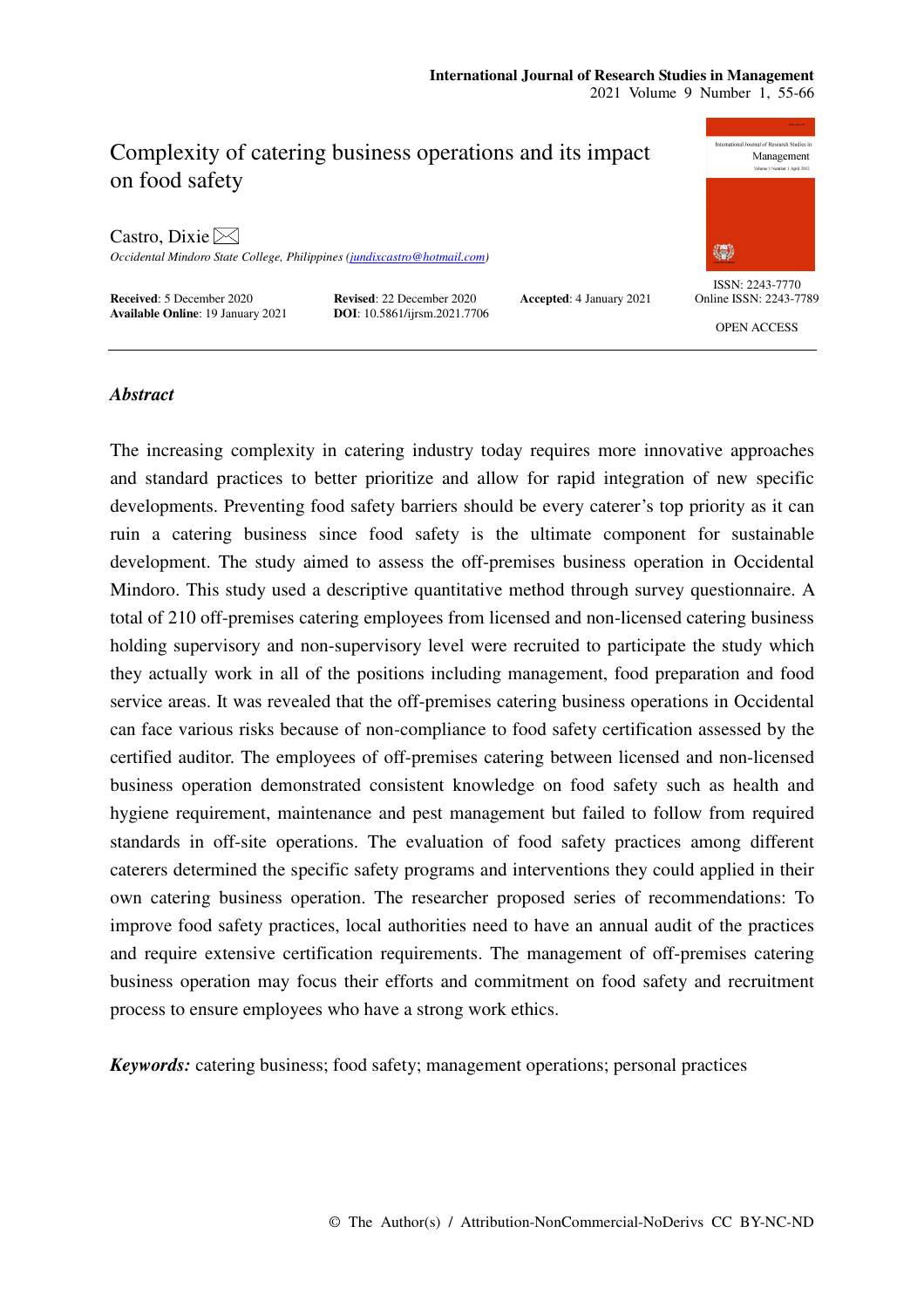# **Complexity of catering business operations and its impact on food safety**

# **1. Introduction**

The changing lifestyle of people has changed their eating patterns and food consumption outside home. It is every human right to have access to safe and quality food because safer food contributes to less illness and conforming to international food safety standards will contribute to a safer life and customer satisfaction. It is also been rooted to the integration and consolidation of food industries, current dietary patterns of people, the globalization of the food trade and human mobilization are modifying and leveling up the system of food production, distribution and consumption. The complexity of catering business operation has resulted in unanticipated food borne risks with pervasive effects human on lives.

Food safety is a foremost responsibility of every food service operators including the off-premises caterers with the intention of providing meals to huge people every day. The people behind providing meals should ensure that food satisfies the food law requirement, and that controls system are integrated and being applied to their operation to prevent, eliminate and reduce risks to consumers (Food Safety Act, section 13). Food service establishments are major settings for food borne pathogen exposure due to wide array of food displays and of high food consumption outside homes. Catering an event offsite can be a great business for a food enthusiast yet food safety remains a critical requirement, and it posts major challenges when offsite. Food safety is basically not the priority of every catering business, but the focus is on presentation and service purposes. Food safety must be considered in the operation to avoid food borne illness.

Off-premises catering are a type of business that is serving food at a location away from the caterer's food production facility like a freestanding commissary that has a kitchen facility used exclusively for food preparation and served at other locations where there is no existing kitchen facility at the location where the food is served. It means that this type of food service is providing great number of box lunches to people and therefore large number of lives is at risks. The assurance of these people to receive safe food is primarily based on the safe food practices of the food handlers. Food safety research of Strohbehn (2014) has focused on the importance of workforce training and education, as it is believed that training and knowledge alone do not assure safe food handling by employees.

The increasing complexity in catering industry today requires more innovative approaches and standard practices to better prioritize and allow for rapid integration of new specific developments. Preventing food safety barriers should be every caterer's top priority as it can ruin a catering business since food safety is the ultimate component for sustainable development there is a positive impact of this complexity on food safety that focuses primarily on human health and safety being mandated by the law to respond on their responsibility as caterers. The creation of relevant and existing food safety laws and regulations is necessary to establish a credible system and build the confidence of customers. It is crucial that these businesses obliged to follow and being adopted the food safety laws and regulations to prevent and manage food safety issues. The catering industry need an updated food safety standard that addresses the issues involved in achieving food safety objectives. Standards must be based on building risk assessment competence.

Off-premises catering became complex in different aspect of food production and service and thereby increased problems in the management of food safety; likewise its culture and the external business climate in which the business operates influence the effective implementation of food safety systems. This requires the manipulation and embedding of food safety management systems yet truly difficult because no one approach fits all. Manning (2018) different intervention strategies should be applied in the form of policies, enforcement, and education are deployed to reduce risks of potential food borne hazards (Lee, 2013). Caterers can have a chance to properly select, prioritize, and implement food safety interventions and incorporate multiple strategies to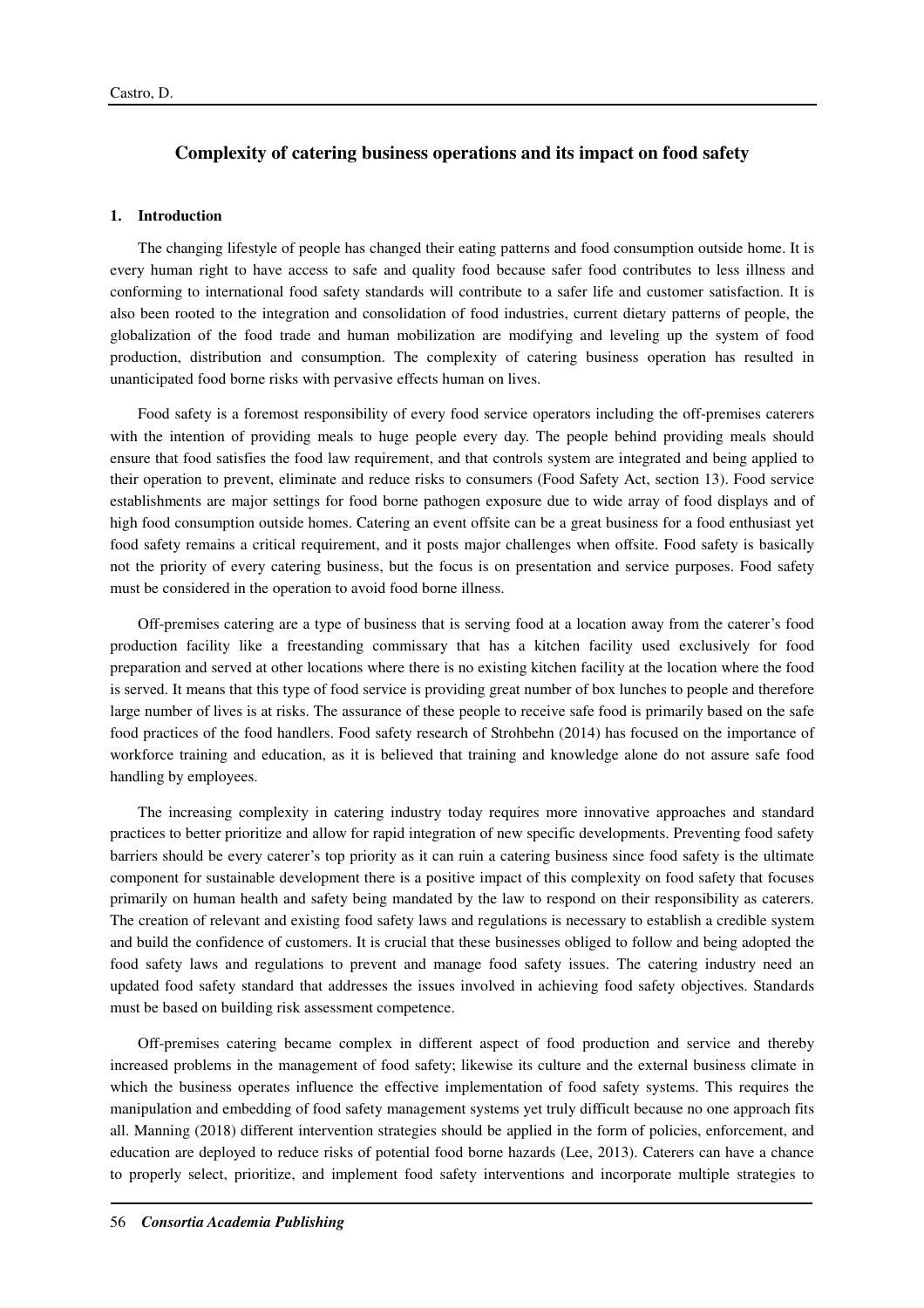enhance effectiveness and efficiency in their production and services.

There are safety systems which have been adopting for quality food safety management standard. The combine standards of ISO 22000: 2005 in the Food Services. Organization for Standardization (ISO) to introduce ISO 22000:2005 (ISO 2011) would be the caterer's advantage because it is based upon the principle that food safety is best ensured through embedding Hazard Analysis and Critical Control Point (HACCP) in their own system. HACCP provides a formal method for food businesses to manage the safety of food as it is prepared and processed within the business. The standards adopted should be internationally recognized with satisfying result that includes better risk management, better operational efficiency and customer satisfaction. Therefore, addressing food safety in a systemic and sustainable way will contribute toward increasing sales, reducing costs, minimizing risks and repeat patronage.

Occidental Mindoro is one of the biggest employers for food establishments including off-premises catering business. The province has eight municipalities with 23 licensed off-premises caterers who are largely contributing to economic sustainability and employment opportunities to Mindorenos. Not all off-premises caterers in Occidental Mindoro understand the roles they play, such as addressing food safety with focus on basic hygienic practices at times of purchasing, preparing and serving food people to safeguard the health and that of the wider community. They should make food safety as their prime motive in doing the business, establishing and implementing effective food safety practices and should be based on the standards to ensure that all employees and suppliers operate responsibly.

The study pointed out the food safety management of off-premises licensed and non-licensed catering business in different municipality of the province. It will provide insights to food operators to implement and adopt the right food safety system for their operation. Standard compliance, whether they are regulatory or scheme-specific, will always be challenging. Therefore, it is always important that management continues to stay abreast of food safety standards, which will ultimately enable them to stay ahead of the curve and definitely safeguard the health and safety of its customers.

#### *1.1 Objectives of the study*

The study aimed to assess the off-premises business operation in Occidental Mindoro. The specific objectives of the study are to: determine the profile of respondents in terms of sex, age, number of years in service, employment status, position, and food safety certification; to determine the business profile in terms of years in service of the business, type of management operation, total meals served per function, number of function per month, events usually catered, food safety certification and local government certification; determine the practices of off-premise catering operations in terms of management operation and personal practices on food Safety, test the significant difference in the safety practices between licensed and non-licensed off-premise catering business, and lastly to propose a food safety training plan intended for off-premise catering employees.

#### **2. Methods**

#### *2.1 Research design*

This study used a descriptive quantitative method through survey questionnaire. The researcher also had observations and interviews to gather a breadth and depth of information from selected employees of off-premises catering both licensed and non-licensed to evaluate the complexity of the catering business operations and its impact on food safety. The researcher had given opportunity to immediately observe the employees and some of the business operational practices and did interviews and used a structured interview guide question.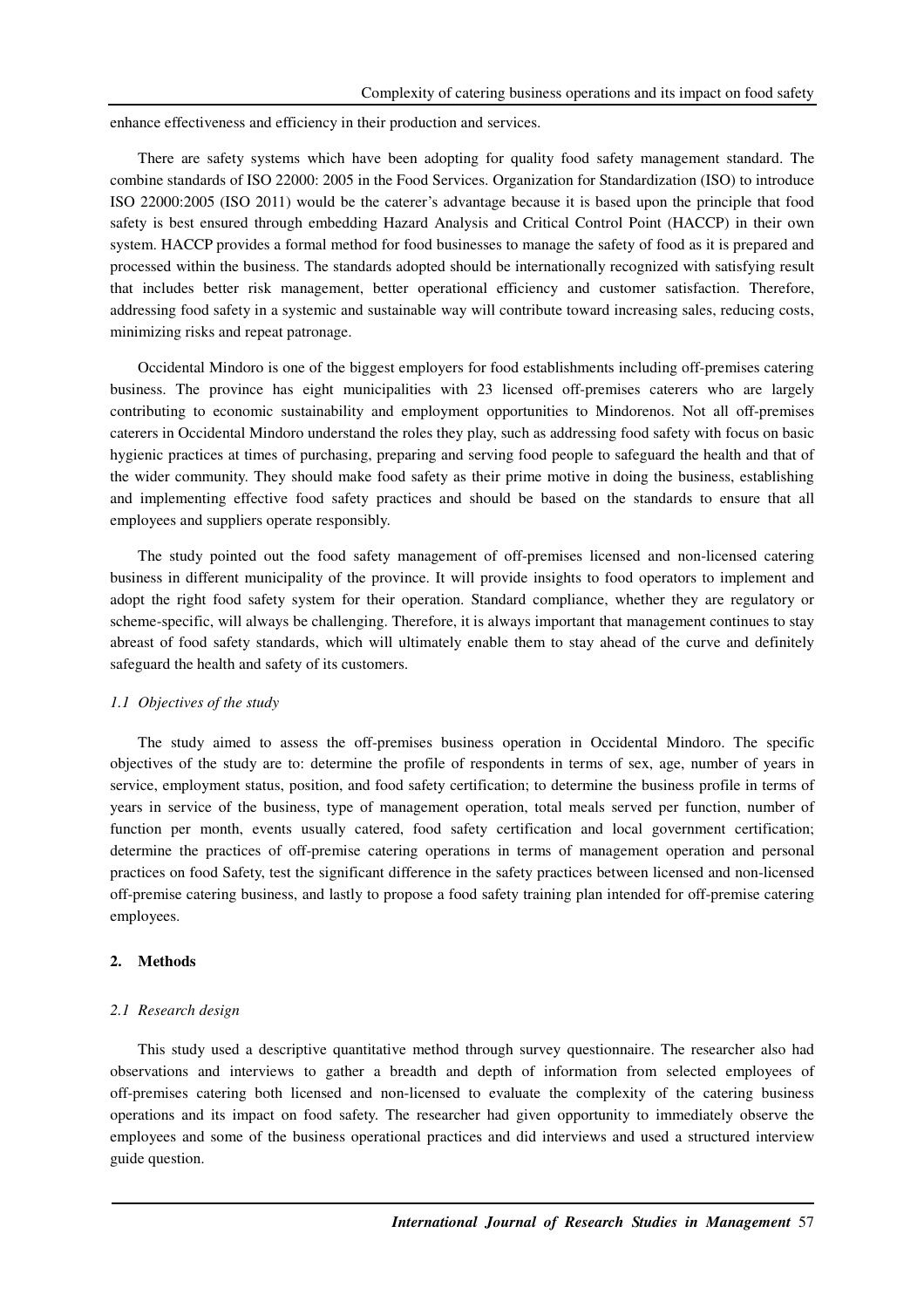#### *2.2 Participants*

For the scope of this study, 210 off-premises catering employees from licensed and non-licensed catering business holding supervisory and non-supervisory level were recruited to participate which they actually work in all of the positions including management, food preparation and food service areas. One (1) supervisor and four (4) employees each catering operations was the target of the study. According to DTI there are twenty (23) licensed caterers in eight municipalities in Occidental Mindoro namely: San Jose, Magsaysay, Rizal, Calintaan, Sablayan, Sta. Cruz, Mamburao and Abra De Ilog. Same number of respondents was also considered for non-licensed business with one observation schedule and interview. Participation in the study was voluntary.

# *2.3 Instrument*

An observation form and a modified version of the food safety checklist was adopted and mainly used to evaluate food safety management practices of off- premises catering operations. The food safety checklist was used as a guide in operating food business. The pilot testing results were also used to make modifications to the forms and develop the questionnaire consisting of two phases. The first phase includes the use of structured in-depth interviews to determine food safety management practices and the possible barriers in safe food handling of foodservice employees. Initial interview is important in order to get the exact information from the respondents before the questionnaire is made. It is one of the methods of qualitative research and with structured interview every aspect of the research is planned before data are collected. Second phase was focused on administering of a questionnaire to evaluate food safety practices in an off-premises catering operation. The survey was adjusted according to the type of respondents and to be more appropriate for off premise employees. Questions specific to off -premises catering services was applied. Respondent made their ratings on 20 items using a Likert scale, **(**4) Strongly Agree, (3) Agree, (2) Disagree, and (1) Strongly Disagree. Questions were based to employee's perception on food safety practices both management and self.

#### *2.4 Data gathering procedure*

Researcher had visited the operation twice, with the same employee each time. Each visit consisted of an hour observation period during the operation. To avoid employees' nervousness as the researcher obviously watched them overtime, several steps were taken: (1) to discreetly record observations, the researcher used cellphone to have an actual picture and later record it according to their moves; (2) researcher initiated non-formal small talk to employees after their tasks. Interviews were customized depending on the observed employees' behaviors. Before the conduct of observation and interview, a consent forms the managers were used. Researcher was able to validate further with follow up questions as required based on the particular circumstances of the operation.

#### *2.5 Data analysis*

Observational data from 23 off-premises catering operation were analyzed qualitatively through its verbal comments and work activities. Compliance rates and other forms on food safety standards were calculated based on Mean and Standard Deviation to determine the compliance of every off-premises catering business whether licensed or non-licensed in terms of management operation and practices. Frequencies for all variables. Also, SPSS was used for principal component factor analyses and ANOVA for independent variables such as gender, age, number of years in catering operations, employment status and food safety training attended and for business profile such as type of food service operation, years in service, type of management operation, total meals served per function, number of functions per month, events usually catered, food safety certification and local government certification. Data of food safety management practices has been divided into two separate variables as management and personal practices. Interviews were recorded and analyzed based on analysis of interview transcripts until the main result has been achieved.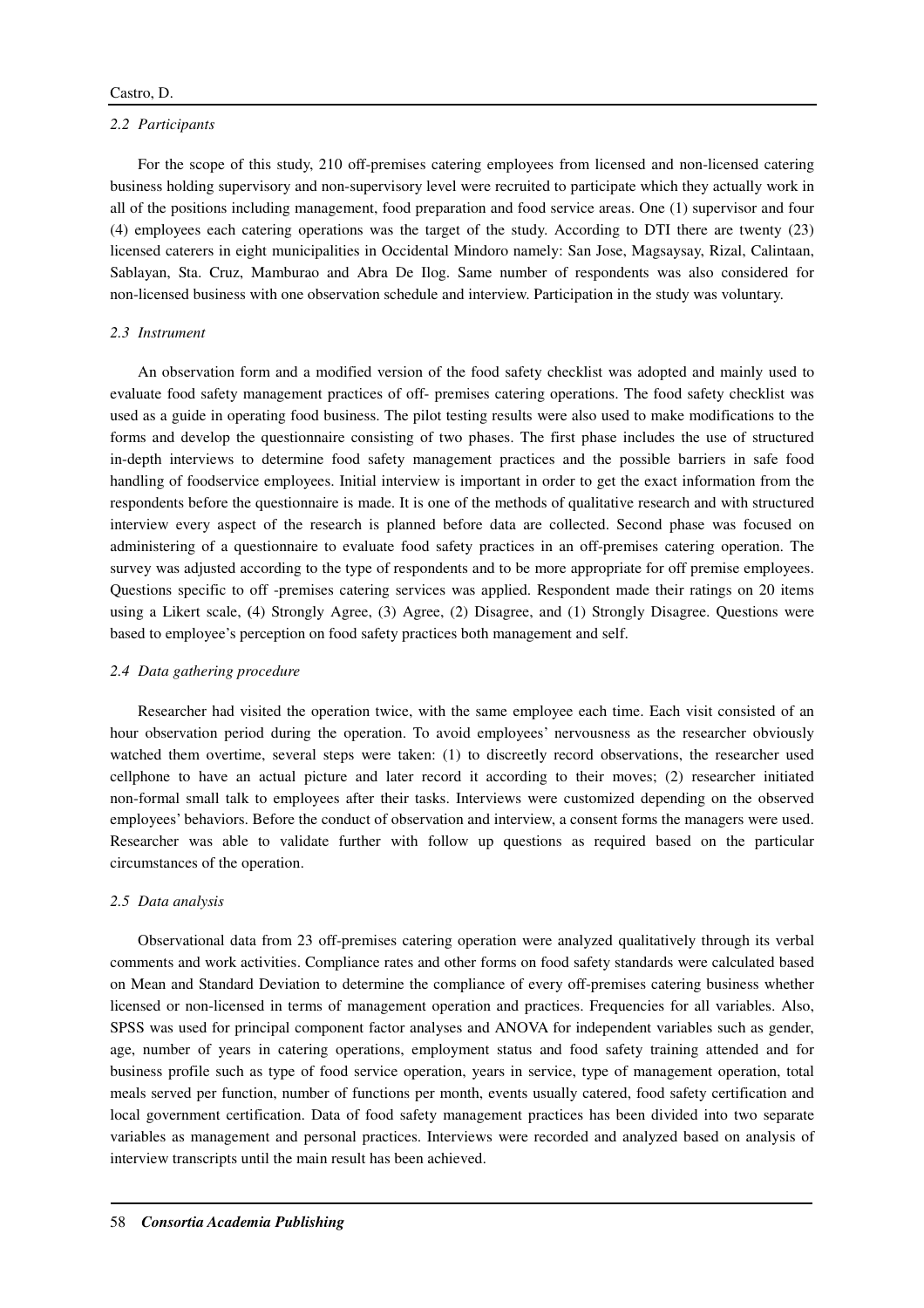#### **3. Results and discussion**

Table 1 presents respondent's profile. Of the 210 off-premises catering employees and respondents in this research, male constituted 55.8 percent and slightly higher than half, where female having 43.7 percent. The result indicates that catering operations in Occidental Mindoro employed performance work team mostly males. Respondents were mostly 18-25 years of age and considered young individuals with 41.4 percent other age bracket between 26-35 (30.5 percent) 36-55 (24.8 percent) and 56 and above (3.3 percent) Catering managers stated that hiring young catering employees can bring fresh perspective and a different way of thinking to their job. Most young workers are eager to learn, build their experience and apply their skills in the workforce. They hire young individuals depending on the nature of their job, while older workers bring a level of experience and sheer knowledge that cannot be taught. Workforces are becoming increasingly diverse in age demographics, creating professional environments that are rich with experience and maturity as well as youthful exuberance. The number of years in service by the staff off -premises catering business varied from below one year with 34.8 percent, two to five years with 49.0percent, six to ten years having 14.3 percent and to more than 10 years of 1.9 percent.

## **Table 1**

## *Profile of the respondents*

| <b>Employee Profile</b>                          |                              | $\overline{F}$ | $\%$ |
|--------------------------------------------------|------------------------------|----------------|------|
| Sex                                              | Male                         | 120            | 57.1 |
|                                                  | Female                       | 90             | 42.9 |
| Age                                              | 18-25 years old              | 87             | 41.4 |
|                                                  | 26-35 years old              | 64             | 30.5 |
|                                                  | 36-55 years old              | 52             | 24.8 |
|                                                  | 56 years and above           | 7              | 3.3  |
| Number of Years in Service                       | below 1 year                 | 75             | 34.8 |
|                                                  | 2-5 years                    | 103            | 49.0 |
|                                                  | 6-10 years                   | 30             | 14.3 |
|                                                  | above 10 years               | 4              | 1.9  |
| <b>Employment status</b>                         | Full-time                    | 75             | 35.7 |
|                                                  | Part-time                    | 80             | 38.1 |
|                                                  | On call                      | 55             | 26.2 |
| Position                                         | <b>Restaurant Manager</b>    | 10             | 4.9  |
|                                                  | <b>Restaurant Supervisor</b> | 6              | 2.8  |
|                                                  | Cook                         | 17             | 8.1  |
|                                                  | Food Preparation Assistant   | 65             | 31.0 |
|                                                  | <b>Sanitation Technician</b> | 2              | 1.0  |
|                                                  | Service Person               | 95             | 45.2 |
|                                                  | <b>Administrative Person</b> | 15             | 7.0  |
| Have you been certified in food safety training? | Yes                          | 32             | 15.2 |
|                                                  | No                           | 178            | 84.8 |

Most of the employees worked as part timers with 35.7 percent, catering businesses typically hire part time employees for the reason of an hourly wage and can schedule them for whatever number of hours the company desires. Full time workers of 38.1 percent ranked only second as to the employment status of the business who has been working forty hours a week and able to receive different benefits and on call workers with only 26.2 percent. Companies hire full time, part-time and on-call individuals in order to carry out essential duties to make the organization thrive.

Catering business mostly employed service person with 45.2 percent, the result showed that they use a higher number of servers for the different events so each guest will receive prompt and personalized services. Also, food preparation assistant of 31.0 percent who will work on the quality of prepared foods for guest's satisfaction and cook of 8.1 percent who oversees the operation of the kitchen and do the actual preparation of food. Most employees had not undertaken any formal food safety certification training as indicated in the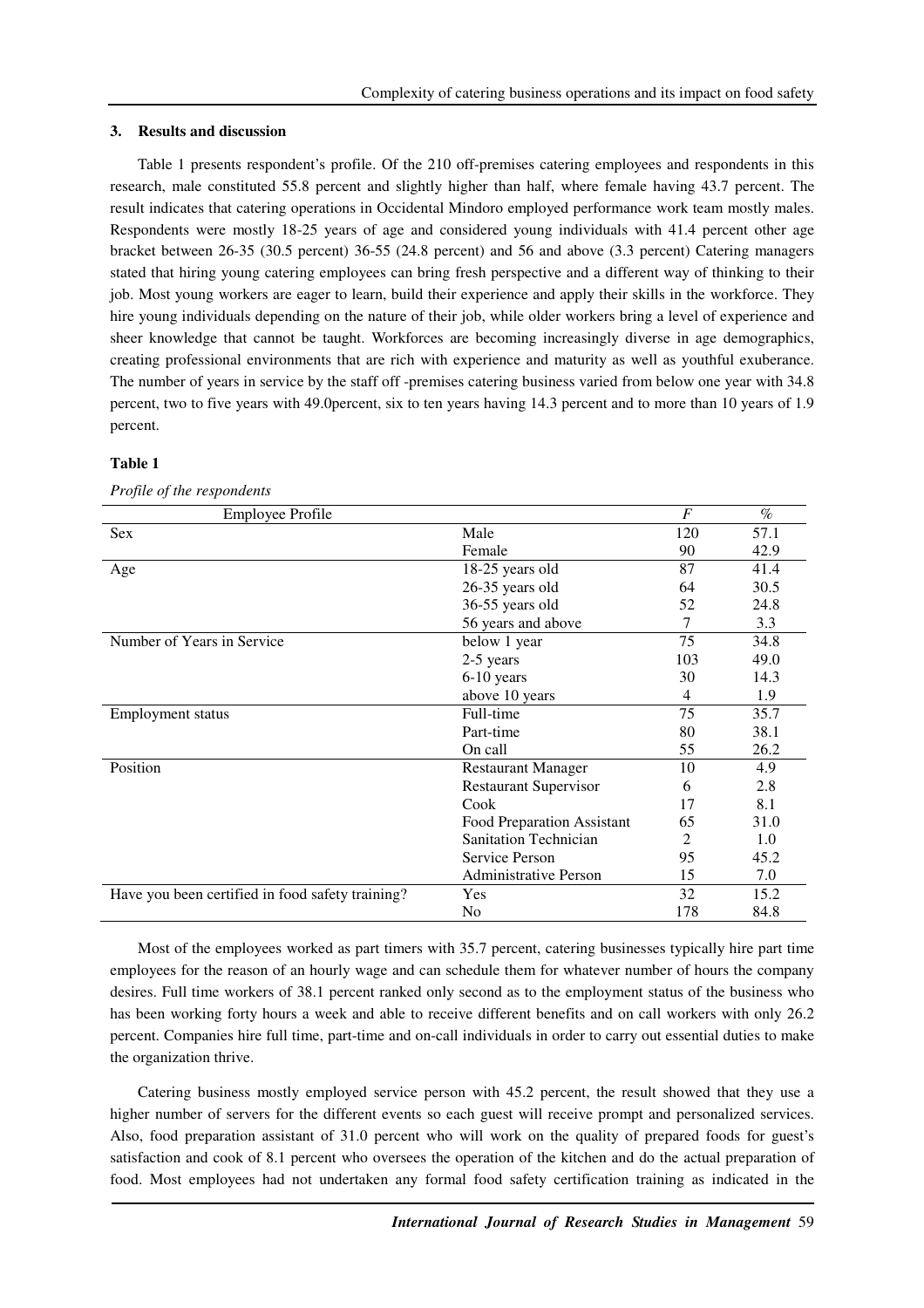## Castro, D.

frequency result of 84.8 percent and only 15.2 percent have been certified in food safety training. Most of the food establishments are not training their employees and managers on food safety systems, making them lack food safety knowledge to employees and managers (Karaman et al., 2012) explained that lack of management training resulted in lack of knowledge on the use of food safety systems.

Unfortunately, most of the employees had not received food safety training that is vital in all food handlers. The training can help them better understand issues that may occur and how they can best respond to those inevitable problems. Training of food handlers on hygiene is quite necessary. Yardımcı et al. (2015) found that the status of food safety in foodservice institutions can be enhanced through food safety training courses for food handlers on food safety, periodic audit of staff knowledge on food safety practices, and increased salary. In turkey, the same case has been attributed to workers having low knowledge on food safety because of lack of training provided to them likewise training employees on food safety practices has been shown to be one of the most important programs that food service establishments can implement. However, results also provide evidence that traditional approaches used to educate, and train employees may not be particularly effective, and new behavior-based approaches that include food safety education as part of the culture of the organization need to be developed (Neil et al., 2013). These individuals pursue good performance through shared goals and a strong sense of accountability and trust among its members.

## **Table 2**

| requency and no ancon of the chomess profile |                        |                  |      |  |  |
|----------------------------------------------|------------------------|------------------|------|--|--|
| <b>Business Profile</b>                      |                        | $\boldsymbol{F}$ | $\%$ |  |  |
| Years in Service of the Business             | Less than 1 year       | 9                | 4.3  |  |  |
|                                              | $1-5$ years            | 68               | 32.4 |  |  |
|                                              | $6-10$ years           | 61               | 29.0 |  |  |
|                                              | above 10 years         | 72               | 34.3 |  |  |
| Type of Management Operation                 | self-operated          | 150              | 71.  |  |  |
|                                              | contract management    | 60               | 28.6 |  |  |
| <b>Total Meals Served per Function</b>       | below 100              | 10               | 4.7  |  |  |
|                                              | $101 - 200$            | 110              | 52.4 |  |  |
|                                              | above 200              | 90               | 42.9 |  |  |
| Number of Function Per Month                 | below 10               | 67               | 31.9 |  |  |
|                                              | $11 - 20$              | 115              | 54.8 |  |  |
|                                              | above 20               | 28               | 13.3 |  |  |
| <b>Events Usually Catered</b>                | Wedding                | 53               | 25.2 |  |  |
|                                              | <b>Birthdays</b>       | 79               | 37.6 |  |  |
|                                              | Seminar/Convention     | 61               | 29.1 |  |  |
|                                              | Others                 | 17               | 8.1  |  |  |
| Food Safety Certification                    | With                   | 29               | 13.8 |  |  |
|                                              | Without                | 181              | 86.2 |  |  |
| <b>Local Government Certification</b>        | None                   | 89               | 42.4 |  |  |
|                                              | F & B                  | 26               | 12.4 |  |  |
|                                              | <b>Business Permit</b> | 95               | 45.2 |  |  |

*Frequency distribution of the business profile* 

Table 2 shows that most of the Off-premises catering business have been in business for above ten years with 34.3 percent where they have considerable knowledge of the company's food safety practices. 1-5 years in service got 32.4 percent, 6-10 years with 29.0 percent, and only 9 caterers started business less than a year. Most of the catering businesses are self-operated with 71.4 percent. Through self-operation owners and management wanted to have a high-quality catering services using its own employees and management staff.

The total meals served per function ranges from 101-200 with 52.4 percent, above 200 42.9 percent, below 100. 4.7 percent. The size of the meals served per day was ranging from 100 to 200 guests as it reflects on the number of staff they have and the capacity of the operation. The function per months usually happens 11-20 times with 54.8 percent; below 10 with 31.9 percent and above 20 with 13.3 percent. The increased demand for convenience, safe food and value also makes the catering an attractive option. Good service and quality foods are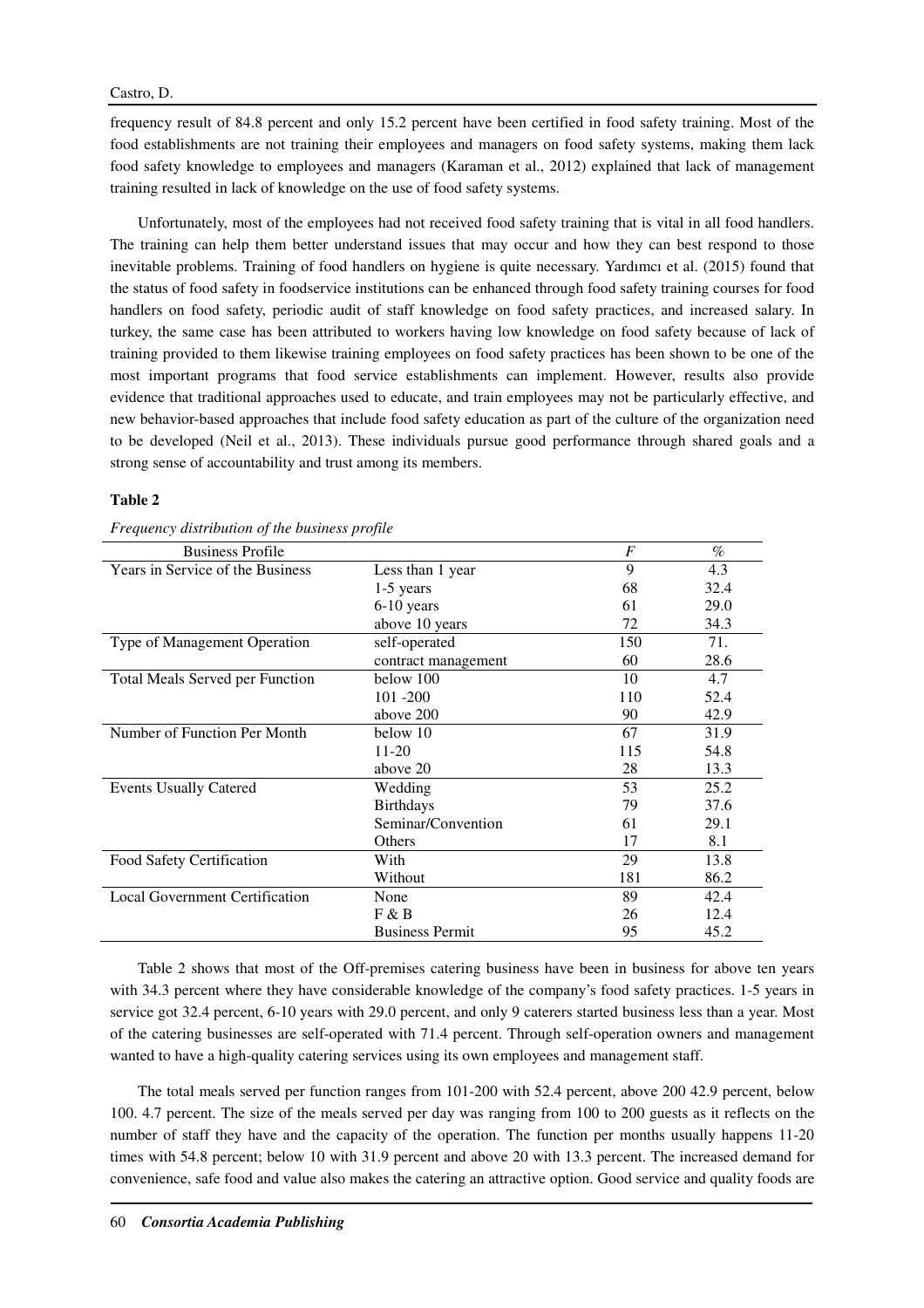essential to the continued growth of the catering industry.

Birthdays are the usual events catered by them with 37.6 percent and the off-premises caterers are currently in demand during this event including seminar of 29.1 percent and wedding with 25.2 percent. These occasions are three of the most profitable events for caterers making these planned events into bonafide memories that truly require professionalism, quality and safe food including balance of elements into an exquisite celebration that people will enjoy most. Furthermore, 86.2 percent of the catering business did not receive food safety certification with only business permit as the local government certification they have complied with 13.8 percent. But these businesses can face various risks because of being not certified in food safety likewise many of them did not received local government certification and yet still providing food and beverage services. Food service establishment including off-premises catering business operation required food safety policies and procedures. Food businesses must conform to standard requirements to ensure that quality food and will not cause a food poisoning incident. Food poisoning outbreaks can have a devastating effect on a business, its staff and its customers. Almanza and Nesmith (2004) found that assessment of food safety knowledge require mandatory food safety certification in their state food codes though the outcome of the training is questionable.

## **Table 3**

*Food safety management practices of the off premise catering in terms of management operation* 

*Scale*. 3.50-4.00: Strongly Agree (SA); 2.50-3.49: Agree (A); 1.50-2.49: Disagree (D); 1.00-1.49: Strongly Disagree (SD).

Table 3 shows that off-premises catering employees unanimously agreed on the management operation on food safety of the business with the average mean of 3.03. They agreed that management operation on food safety have clear food safety procedures and policies that are performed and followed by the employees with 3.17 weighted mean.

Top in the rank of agreement is have clear food safety procedures and policies that are performed and followed by the employees (3.17), Document the food safety risks and issues in the business, and check that control measures are put in place and are working as planned (3.15) and review safety performance and issues reports, and act on any emerging trends before a problem comes up. Address any problems when they are identified from reviewing performance (3.13) It means that most of the catering business operations adhere to the clear safety procedures and policies that will serve as a guide for employees to act and perform based on it. Since they have the ultimate role of providing safe food to its customers. This was affirmed by Food Safety Act (2004), ensuring that employees of any food establishments must comply with health and hygiene procedures at food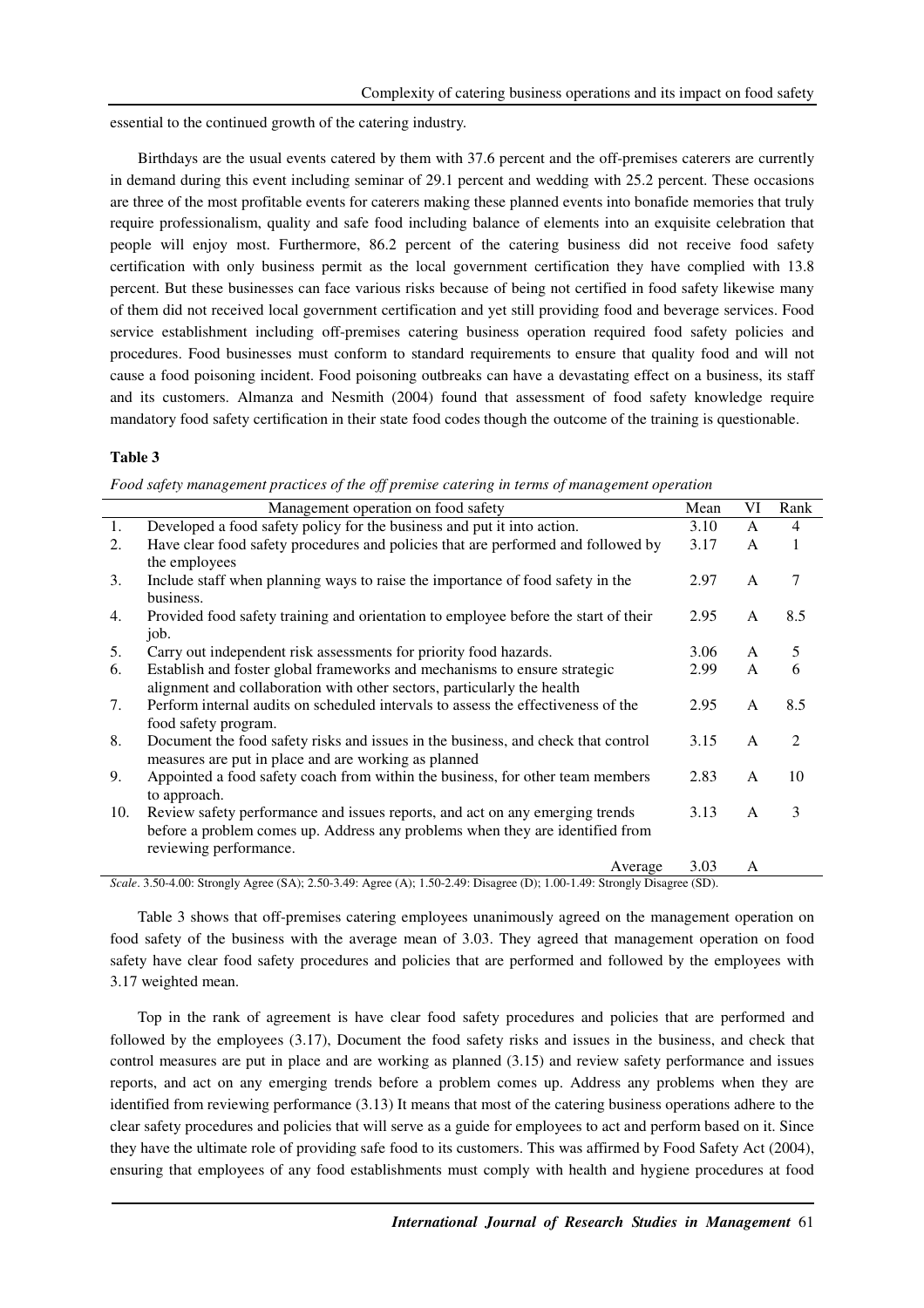service, including safe practices for handling, preparing, storing, and serving food. Also, in the study of Pepple (2017), he emphasized there should be a mandatory requirement provided to enhance the employee knowledge on hygiene and safety issues. Food industry management should show the commitment to this course and work together with government and other regulatory bodies to avert the potential danger of outbreaks of food borne illness.

Next is employees document the food safety risks and issues in the business and check that control measures are put in place and are working as planned with 3.15. Documenting any issues involved in food safety is somewhat very crucial to combat possible consequences and anticipate problems to occur. The global safety resource indicates that documenting information and problem descriptions provides basis for actions to create formal process in which responsibility is assigned and workflows are clearly defined. More in-depth assessments can be afforded by root cause analysis, in which data is collected over time to identify trends and facilitate long-term solutions rather than a "quick fix" approach. This information should be communicated to everyone that is involved with the process, and they should understand their corrective responsibility.

The third in rank is to address any problems when they are identified from reviewing performance with 3.13 weighted mean. The management of these off-premises business are also compliant in the review of their safety performances that enable them to identify problems during the review and make their way to act before the problems occur. Proper reporting and documenting associated with developed food safety plans, quality management systems and auditing requires the organization and storage of large amounts of information and data. Truly, prompt access to all the data gathered is considered quite important in the process of documentation.

Least in rank are appointed a food safety coach from within the business, for other team members to approach (2.83), provided food safety training and orientation to employee before the start of their job (2.95) and perform internal audits on scheduled intervals to assess the effectiveness of the food safety program (2.95). For the managers, appointing somebody as a coach may entail another financial expense, in this sense, as they are doing a multi-function doing the same job description without necessarily having an official document as appointment. As a coach personnel, they are liable to prevent and alleviate food handling hazards for they have the authority to supervise and handle food at the premises to ensure safe food handling at all times.

As to safety food training, they believed in any food business is very vital in every employee; these trainings are considered barrier to some of the organization properly educating employees about best food safety practices. In the study of Şanlıer et al. (2012) conducted in Turkey, he emphasized that most workers in catering industry have low level of knowledge on food safety, but by providing them a hygiene training the knowledge level increased, in the same idea where personal practices are needed to control disease, work on cleanliness, and do the supervision consistently. The study also explains the importance of education and training or experience in sanitation especially those food handlers who has a direct contact with food raw materials and finished products to wear suitable and hygienic clothing to maintain adequate cleanliness (Somwang et al., 2013).

Least items focused on agreement that many of the catering business in the study and perform internal audits on scheduled intervals to assess the effectiveness of the food safety program (2.95). Audits are a crucial component of maintaining food safety standards and certification, by providing transparency and assurance that standards are being maintained. This transparency increases the collaborative capacity of stakeholders across the supply chain, and enhances safety, efficiency, and continual improvement within individual organizations. Accountability must be inculcated among employees of the business and could be made by promoting clear goals, policies, training, and education. If employees will not be able to do their job well it is because they do not understand their specific functions and commitment to the organization. Hertzmanm (2007) shared his significant findings in his study that the performance of employees on food safety and sanitation is very important. They are aware of the proper procedures and knew it was necessary in the operation but failed to follow them during the execution of an event; it is very evident that they lack the sense of accountability.

Table 4 shows that all parameters have an agree verbal interpretation that indicates catering employees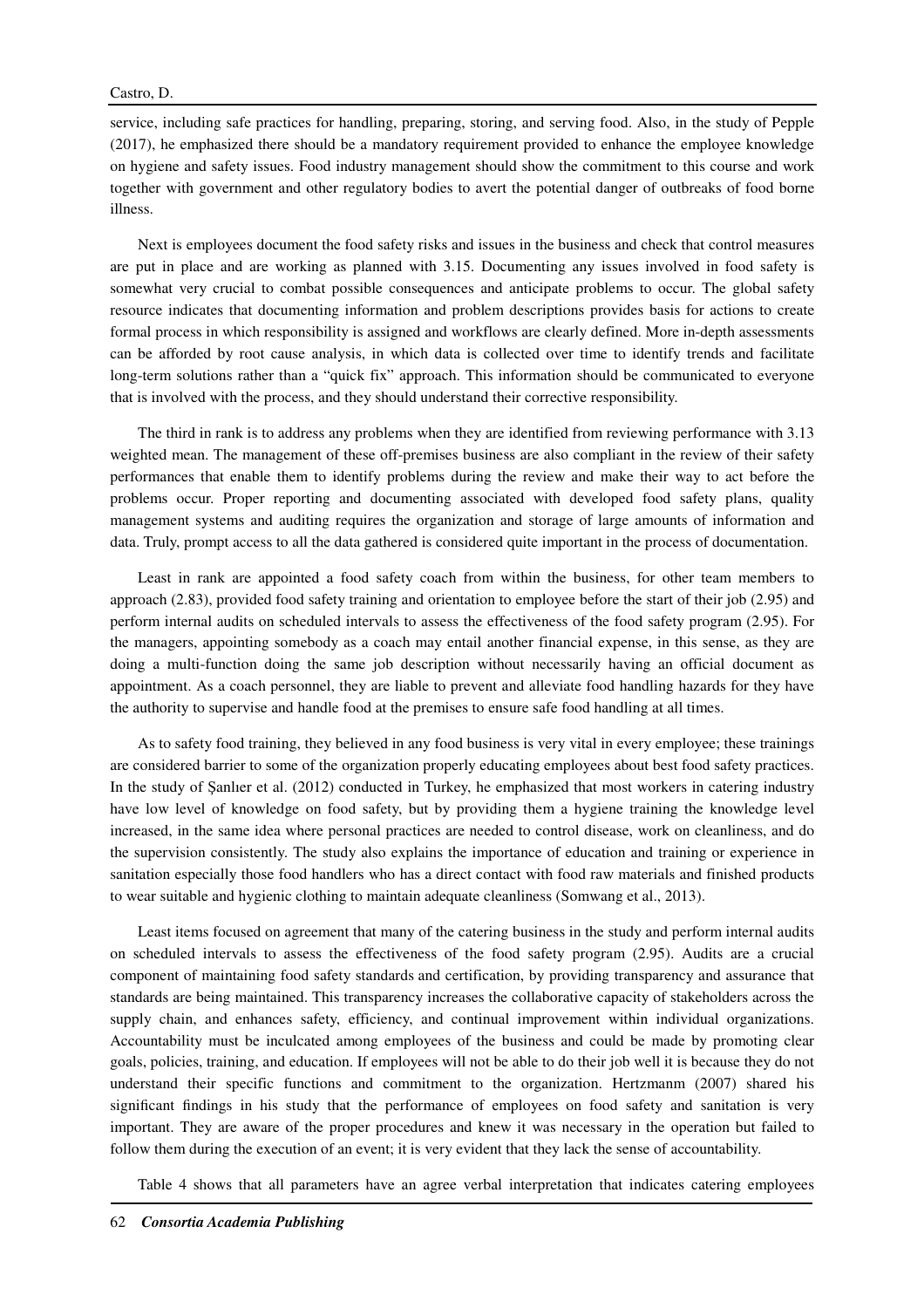agreed to have all these personal practices were truly being practiced and applied by them with an average mean of 3.38. Top in the agreement are respondents showing enthusiasm and interest in food safety (3.50), they are also actively involved in making sure safe food (3.48) and demonstrate hygienic behavior in food preparation activities (3.48). Truly, the knowledge on the importance of personal hygiene immediately coincides with the adherence to personal hygiene practices. Employees who show enthusiasm and interest in food safety demonstrate their willingness to pay careful attention to even the smallest details conforming organizations safety practices.

# **Table 4**

| Food safety management practices of the off premise catering in terms of personal practices |  |  |  |
|---------------------------------------------------------------------------------------------|--|--|--|
|                                                                                             |  |  |  |
|                                                                                             |  |  |  |
|                                                                                             |  |  |  |

|    | Personal Practices on Food Safety                                                                                                                    | Mean | VI        | Rank           |
|----|------------------------------------------------------------------------------------------------------------------------------------------------------|------|-----------|----------------|
| 1. | Extend support with identifying hazards in the workplace and developing food<br>safety procedures.                                                   | 3.35 | A         | 7              |
| 2. | Put systems in place to communicate food safety and give regular feedback about<br>the food safety practices in the workplace and help improve them. | 3.30 | A         | 9              |
| 3. | Include information on ways to communicate with management about food safety<br>issues and ideas                                                     | 3.39 | A         | 6              |
| 4. | Actively involved in making sure safe food.                                                                                                          | 3.48 | A         | $\mathfrak{D}$ |
| 5. | Spend time to attend meetings, site visits and training and actively contribute to<br>the business's food safety management practices                | 3.10 | A         | 10             |
| 6. | Encouraged to provide suggestions for improving food safety practices                                                                                | 3.34 | A         | 8              |
| 7. | Demonstrate hygienic behavior in a food preparation activity.                                                                                        | 3.48 | A         | $\mathfrak{D}$ |
| 8. | Propose and demonstrate ways to promote a safe environment in the food<br>preparation area.                                                          | 3.40 | A         |                |
|    | Show enthusiasm and interest in food safety.                                                                                                         | 3.50 | <b>SA</b> |                |
|    | Average                                                                                                                                              | 3.38 | A         |                |

*Scale*. 3.50-4.00: Strongly Agree (SA); 2.50-3.49: Agree (A); 1.50-2.49: Disagree (D); 1.00-1.49: Strongly Disagree (SD).

The overall agreement or mean rating mean of 3.38 means that the management is serious to invest in strategies that encourage food safety culture among their catering food service establishments. They believed how hygiene is paramount in dealing with food and with the catering industry rooted in this field, maintaining high hygienic standards is inevitable. This comes in handy in ensuring that they give their customers reliable and safe food. Moreover, food safety education should be provided among all food handlers, to improve their food safety knowledge (Lee, 2013). In food safety issues, various studies have reported that foodservice employees' poor food handling practices is one of the significant sources of food borne illness outbreaks. Ungku et al. (2013) poor personal hygiene, and cross contamination were identified as risk factors with the highest non-compliance rate. This might result to food poisoning outbreaks due to inability of the caterers to prioritize good practices like proper food handling, storing.

Meanwhile, the least weighted mean includes encouraged to provide suggestions for improving food safety practices (3.34), putting systems in place to communicate food safety (3.30), and give regular feedback about the food safety practices in the workplace and help improve them (3.10). The employee's participation in the issue of safety has long been warranted, their communication, suggestions and constant feedbacks needs to be heard as they are the one is making a big change in improving company's food safety practices.

Awareness on the proper usage and maintenance of kitchen tools and equipment are ways to avoid contamination to good food safety practice. Evans and Redmond (2016) clearly informed that the knowledge on storing process can improved or decreased incidence of food borne illnesses. Those materials and ingredients being used in food establishments required to also be correctly stored to maintain quality, inhibit damage and spoilage and eliminate cross-contamination because poor practice in storage can also pose either food specific hygiene hazards or general workplace hygiene risks. Likewise, unhygienic environment creates pest infestation and harborage.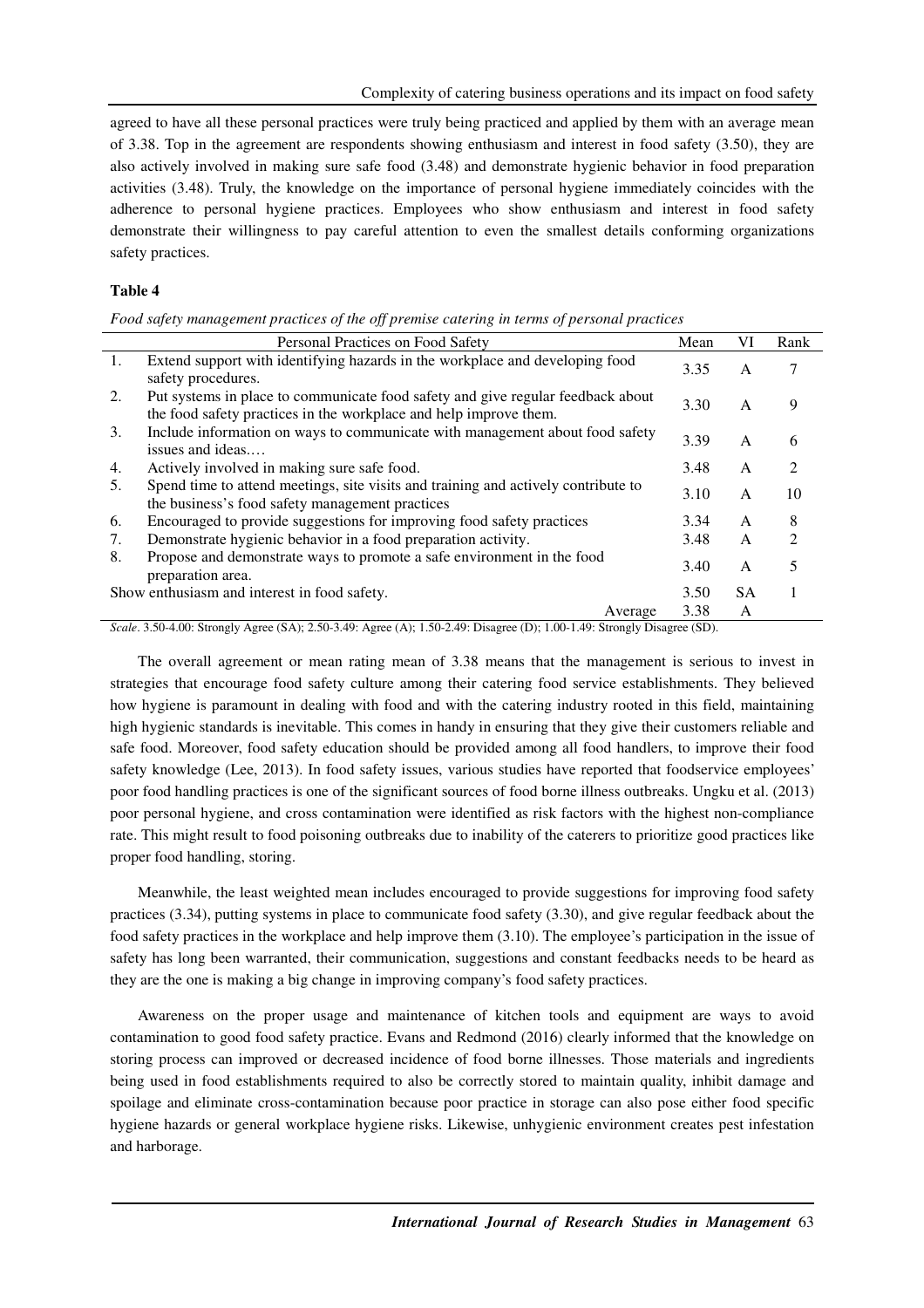# Castro, D.

#### **Table 5**

|  |  |  | Test of difference in the safety practices to licensed and non-licensed off premise catering business |
|--|--|--|-------------------------------------------------------------------------------------------------------|
|  |  |  |                                                                                                       |

|                             | Licensed - | Non-licensed | <i>t</i> -value | <i>p</i> -value | Interpretation  |
|-----------------------------|------------|--------------|-----------------|-----------------|-----------------|
| <b>Management Operation</b> | 3.1645     | 2.8886       | $3.576**$       | .000            | Significant     |
| <b>Personal Practices</b>   | 3.4291     | 3.3248       | 1.669           | .097            | Not Significant |
|                             |            |              |                 |                 |                 |

*Note*. \*\*Significant at *p*-value < .01(two-tailed).

Table 5 presents the test of difference in the food safety practices and compliance between licensed and non-licensed off-premises catering business. There is a significant difference in scores on practices in terms of management operation between licensed and non-licensed off premise catering business as denoted by the computed *p*-value which is less than .01 alpha level. This signifies that the group of licensed off premise catering business has significantly higher response on practices of management operation compared to non-licensed. Moreover, no significant difference exists on personal practices as denoted by the computed *p-*value of .097 which is greater than .05 alpha level.

This signifies that their responses do not differ statistically, and they obtained varied responses between groups. Employees in licensed off-premises catering indicated to have more knowledge compared to the employees of non-licensed and that food safety practices were inadequately done. Since licensed off-premises catering will undergo series of food safety inspection, the researcher found it crucial and necessary to be compliant in different areas of food safety standards as mandate and making these practices as part of their daily tasks so that legal permit can be granted to the business. In the same case that these non-licensed found it unnecessary to get permit and can still operate without any legal permit then food safety is their least priority.

Likewise, there is a significant difference on compliance in terms of human and financial resources and environmental support as denoted by the computed *p*-values of both .009 which are less than .01 alpha level. This implies that the group of licensed off premise has significantly higher response on compliance in human and financial resources and environmental support compared to non-licensed. However, no significant difference exists on management style and system with computed p-value of .105 which is greater than .05 alpha level. This signifies that their responses on Management style and system do not differ statistically and they obtained varied responses between groups. They are both having the same good management system and style yet different in their way to support the business financially. Licensed off-premises caterers tend to provide employee training and supplies to support the effectiveness of their food safety program and to combat the frequent employee dilemmas. Sufficiency of resources was discussed by Ungku et al. (2013) as instrumental elements of environment support that influenced employees' food safety practices. During the interview of the researcher some participants confirmed that environment support not only facilitates, but also motivates employees to follow food safety practices.

## **Table 6**

| Key result area                                    | Learning objectives                                                                                                                                                                                                                                                                                                                                                  | Learning Methods /<br><b>Activities</b>                                                                                    |
|----------------------------------------------------|----------------------------------------------------------------------------------------------------------------------------------------------------------------------------------------------------------------------------------------------------------------------------------------------------------------------------------------------------------------------|----------------------------------------------------------------------------------------------------------------------------|
| Proactive regarding own<br>performance             | To demonstrate positive values in soliciting ideas and being receptive<br>to feedback and coaching,<br>To show confidence and dedication in identifying what needs to be<br>done and proactively seeking information and action in combating<br>problems and mistakes.<br>To reflect key responsibility and accountability for own actions,<br>learning and results. | Interactive Learning<br>Face to face interaction<br>Video Presentation<br>Demonstration on actual<br>work situation        |
| Adherence to positive attitude in<br>the workplace | To demonstrate flexibility to adapt to different situations and problems<br>within the workplace like work pressure and lack of resources and<br>continue to deliver quality food and services.<br>To inculcate adaptability and works well without clear structures and<br>in ambiguous situations.                                                                 | <b>Interactive Learning</b><br>Face to face interaction<br>Video Presentation<br>Demonstration on actual<br>work situation |

*Proposed training plan for off-premises catering operation*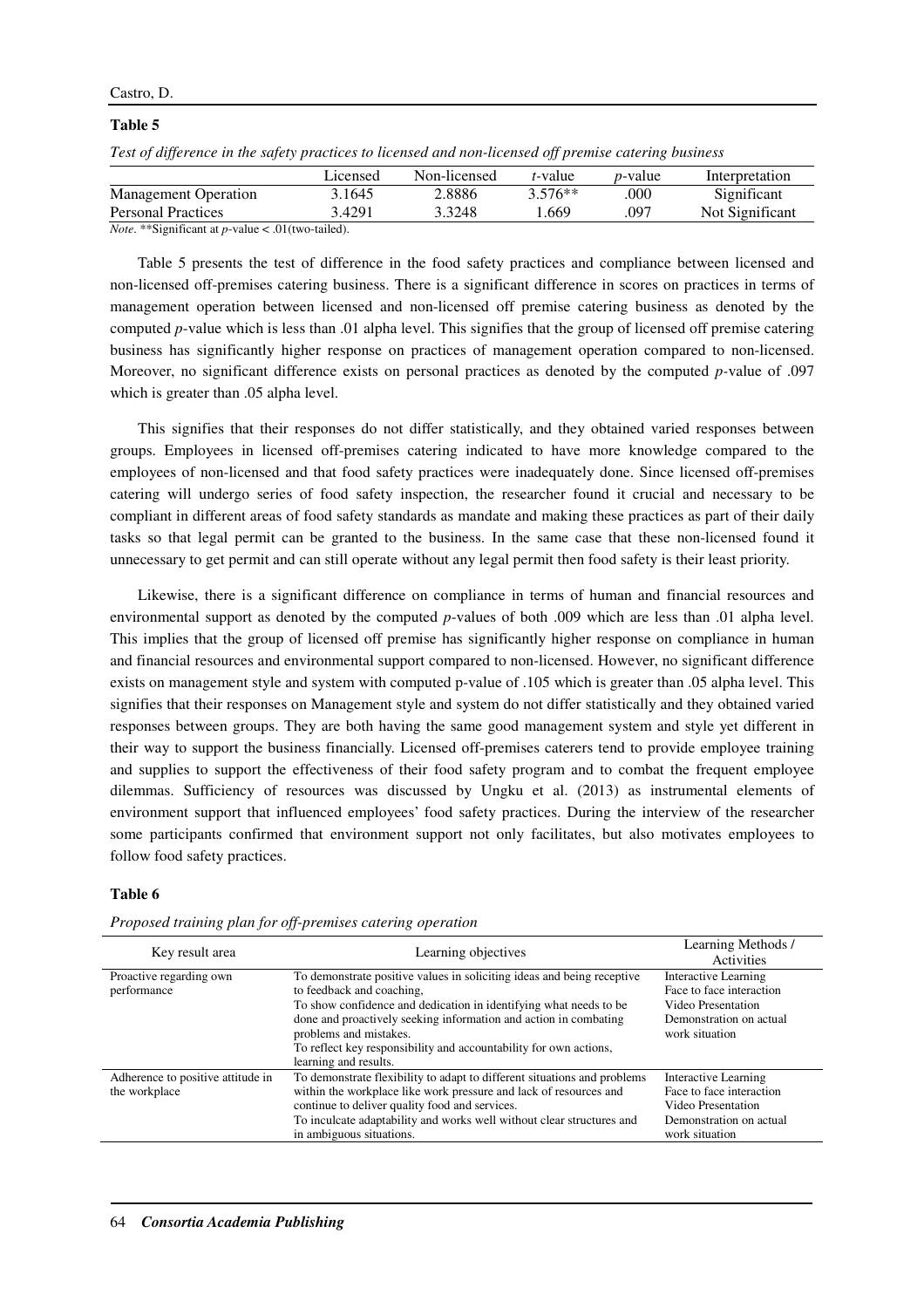| Key result area                                                                               | Learning objectives                                                                                                                                                                                                                                                                                                                                                                                                                                                                                                        | Learning Methods /<br>Activities                                                                                                                                                                           |
|-----------------------------------------------------------------------------------------------|----------------------------------------------------------------------------------------------------------------------------------------------------------------------------------------------------------------------------------------------------------------------------------------------------------------------------------------------------------------------------------------------------------------------------------------------------------------------------------------------------------------------------|------------------------------------------------------------------------------------------------------------------------------------------------------------------------------------------------------------|
| Coping with Pressure<br>Adherence to positive approach<br>towards work                        | To deliver a consistent and good approach and can be relied upon for<br>different situations.<br>To demonstrates patience and perseverance to work through tough<br>times and does not show frustrations when restricted or blamed.<br>To be able to apply self-discipline and have maintains a positive<br>approach at work and handles difficulties in a professional manner.<br>To show resiliency in coping with stress and pressure.                                                                                  | <b>Interactive Learning</b><br>Face to face interaction<br>Video Presentation<br>Demonstration on actual<br>work situation                                                                                 |
| The provision of personal<br>hygiene to expected standards                                    | To demonstrate and maintain high standards of personal hygiene.<br>To train employees to perform their jobs according to a specific<br>checklist that upholds food safety standards that will help reinforce the<br>specific level of detail needed to meet standards specifically in the<br>areas of health and hygiene requirements.<br>To assess the learners according to the required standard written in the<br>learning and development assessment checklist.                                                       | Interactive learning:<br>Video presentation<br><b>Experiential learning</b><br>approach<br>On-the-job mentoring and<br>review                                                                              |
| Maintaining a safe environment<br>for staff and customers                                     | Awareness of the different hazards.<br>To be able to minimize/ prevent cross contamination within a catering<br>business in the identified hazards.<br>Demonstrate how hazards are controlled through following correct<br>hygienic practices<br>4. Deliver hazard analysis and control.                                                                                                                                                                                                                                   | Affective learning<br><b>Experiential Learning</b><br>approach<br>Demonstration<br>On-the-job mentoring and<br>review                                                                                      |
| Adherence to standards<br>procedures set to ensure the<br>safety                              | To introduce employees and increase their understanding to the<br>standards of food safety.<br>Practice and demonstrate skills in the different key areas of<br>competency<br>To assess employees on food safety practices based on the standards in<br>the following areas of health and hygiene requirement, purchasing,<br>processing, packaging, display, serving, food disposal, maintenance<br>and pest management.<br>Describe corrective actions that can be taken when food safety<br>standards are not followed. | Affective exercises through<br>lectures and case studies<br>Brainstorming<br>In-house training<br>Demonstration<br>One day Immersion training<br>Off-site visitation<br>On-the-job mentoring and<br>review |
| Adhere to food safety standards                                                               | To actively participates in training related to their specific role.<br>To deliver consistent acts in accordance with the existing food safety<br>requirements.<br>To demonstrate diligence and compliance with organizational<br>standards and procedures.<br>To recognize the need for a good work environment which is free from<br>hazards and follows policies and procedures with respect to health and<br>safety.                                                                                                   | Affective exercises<br><b>Experiential learning</b><br>Demonstration<br>Offsite visitation                                                                                                                 |
| Benchmarking the gap between<br>existing food safety system and<br>the food safety standards. | To document possible barriers to implementation of good food safety<br>practices among food handlers<br>To deliver corrective actions when tasks found to be uncontrollable.                                                                                                                                                                                                                                                                                                                                               | <b>Discussions</b><br>Coaching and mentoring<br>Simulation and<br>Demonstration                                                                                                                            |

#### **Table 6** … continued

Food safety training is an important task of every food business in ensuring food safety. It is a legal requirement that food handlers are supervised and trained in food safety matters commensurate with their work activity. Training is only effective when the training standards are being demonstrated and met in the food operation. The proposed training plan is the primary step in the development of a food safety training program. It provides the mandate for the program and establishes its goals and competencies. The training plan serves as a tool to assess employee competency and ability to deliver the required outcomes based on the food safety standards. This will also be consisting of a checklist that provides a systematic approach to the identification of food safety practices that must be maintained and observed during food service operation specifically from purchasing of food raw materials, processing, serving, packaging, transporting and holding.

# **4. Conclusion and recommendations**

The off-premises catering business operations in Occidental Mindoro employed performance work team mostly males and young individuals with experienced not less than one year and have complementary skills who collaborate, innovate and produce safe food. The off-premises catering business operations in Occidental can face various risks because of non-compliance to food safety certification assessed by the certified auditor. The employees of off-premises catering between licensed and non-licensed business operation demonstrated consistent knowledge on food safety such as health and hygiene requirement, maintenance and pest management but failed to follow from required standards in off-site operations. The evaluation of food safety practices among